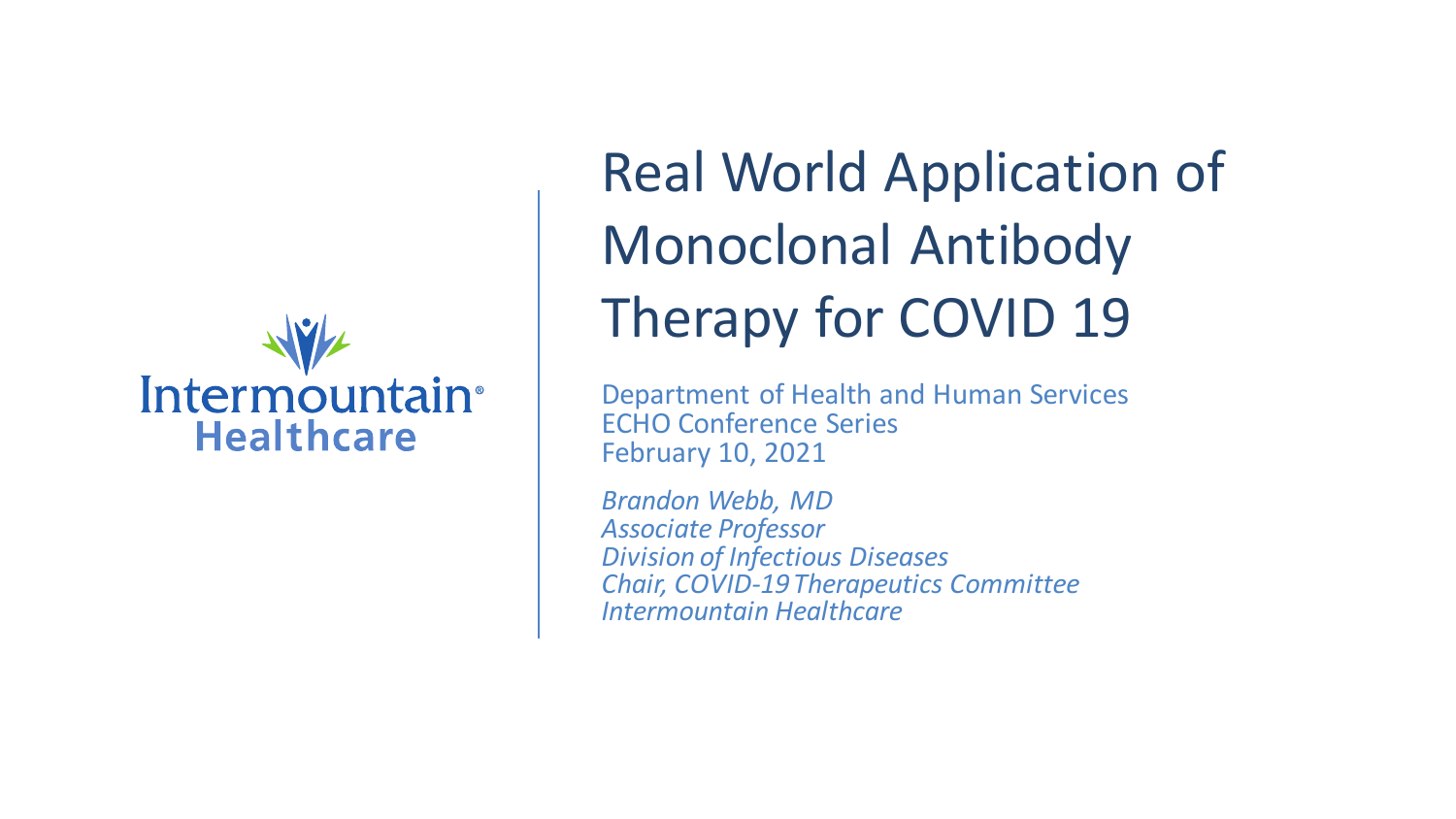# Monoclonal Efficacy and Safety

- Best when given early in the symptom course
- BLAZE-1 (Bamlanivimab):
	- Hospitalization 6.3% vs 1.6%, RR 0.26 (CI 0.09-0.75, NNT=21.2)
	- High risk strata: 7/48 (15%) vs 4/95 (4%), RR 0.29 (CI 0.09-0.94, NNT 9.1)
	- 2.3% Infusion reaction
- SPIKE (Casirivimab/Imdevimab):
	- Medically-attended visits: 6.5% vs 2.8%
	- 72% relative reduction in high-risk strata
	- 1.5% Infusion reaction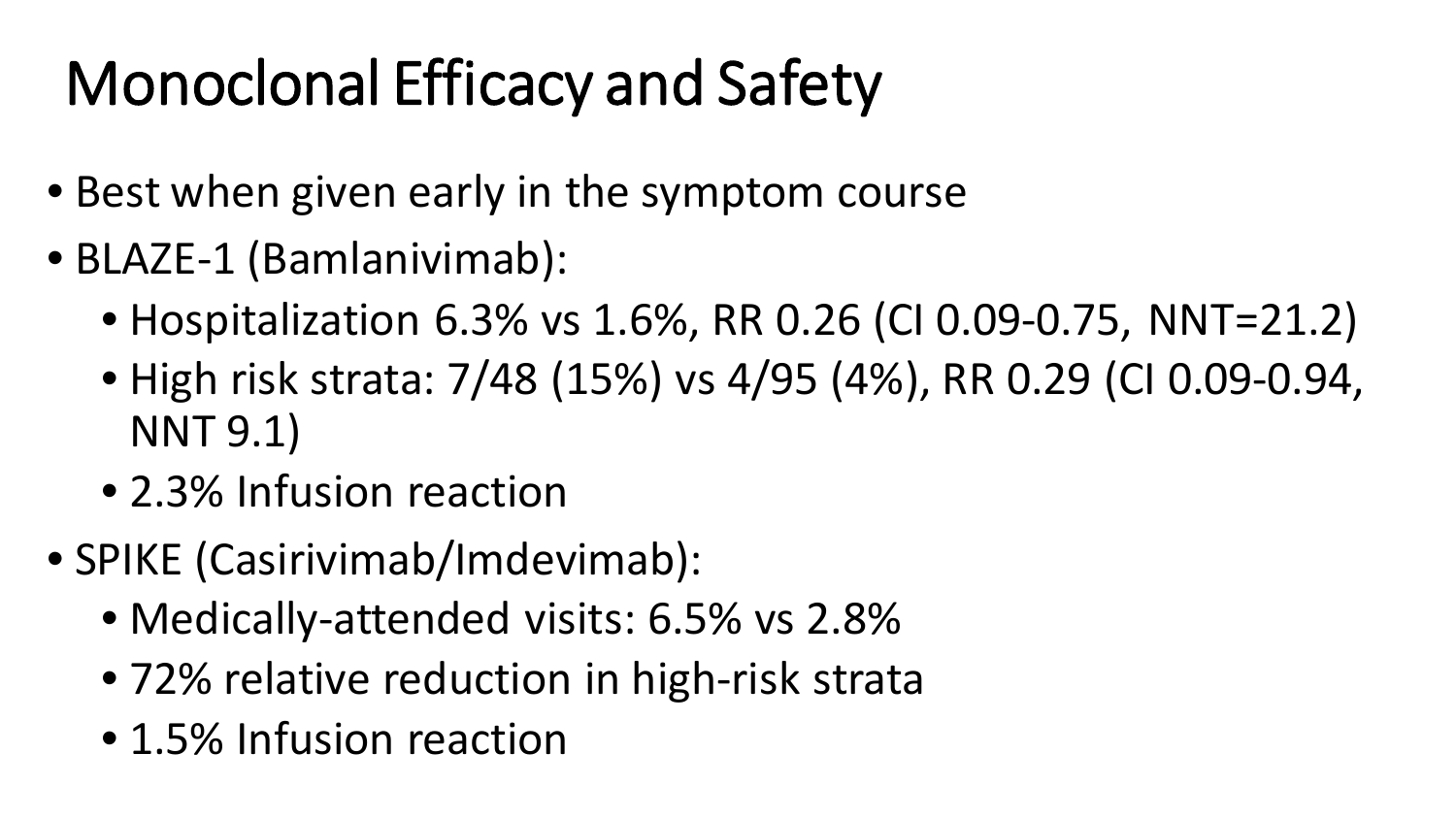### Real World Challenges – Monoclonal Antibodies

- *Early* patient identification and referral
- Limited infusion capacity:
	- Maintain access to infusion centers for oncology/autoimmune patients
	- Infection control risk of contagious patients in infusion locations
	- Need to be able to manage infusion reactions
	- 2 ½ hour infusion and observation time
	- Complicated reconstitution
- Goal: match limited capacity to patients most likely to benefit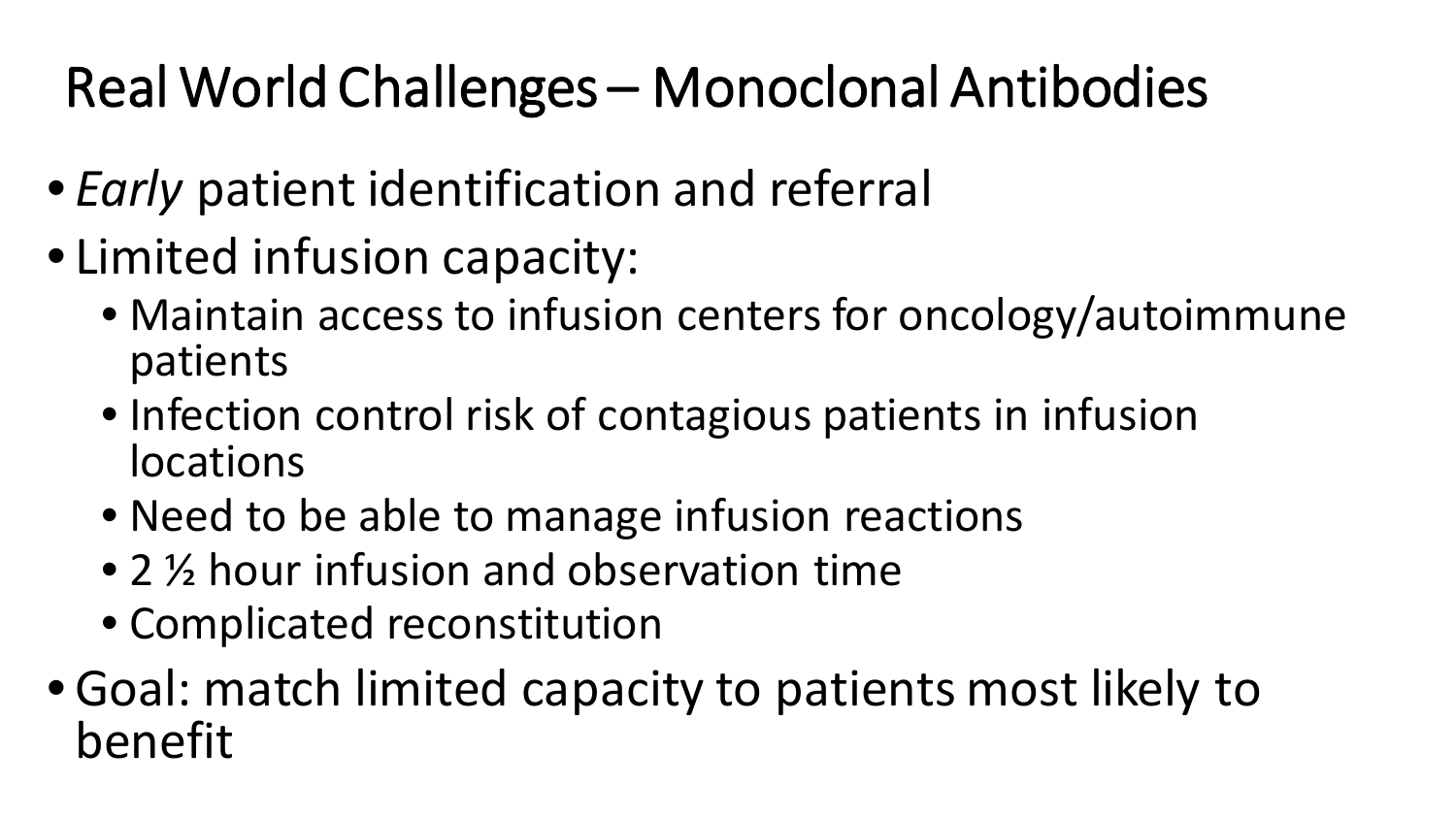### COVID-19 Risk Calculator

| <b>Risk Factor</b>                | <b>Points</b>      |  |
|-----------------------------------|--------------------|--|
| <b>Demographic Factors</b>        |                    |  |
| Age                               | $0.5$ pts / decade |  |
| Male                              |                    |  |
| Non-White Race or Hispanic/Latinx | $\overline{2}$     |  |
| <b>Symptom Factor</b>             |                    |  |
| Shortness of breath               | $\mathbf{1}$       |  |
| <b>Major Comorbidities</b>        |                    |  |
| Diabetes mellitus                 | $\overline{2}$     |  |
| Immunocompromised                 | $\overline{2}$     |  |
| Obesity                           | $\overline{2}$     |  |
| <b>Other Comorbidities</b>        |                    |  |
| Hypertension                      | $\mathbf 1$        |  |
| Coronary artery disease (MI)      | 1                  |  |
| Cardiac Arrhythmia                | 1                  |  |
| <b>Congestive Heart Failure</b>   | 1                  |  |
| <b>Chronic Kidney Disease</b>     | $\overline{1}$     |  |
| <b>Chronic Pulmonary Disease</b>  | 1                  |  |
| <b>Chronic Liver Disease</b>      | 1                  |  |
| Cerebrovascular disease           | 1                  |  |
| Chronic Neurologic disease        | 1                  |  |



#### <https://coronavirus.utah.gov/noveltherapeutics/>

|                  | <b>Derivation Cohort</b><br>N=16,030, Hospitalized N=990 (6.2%) |               |              | <b>Validation Cohort</b><br>N=5976, Hospitalized N=408 (6.8%) |
|------------------|-----------------------------------------------------------------|---------------|--------------|---------------------------------------------------------------|
|                  | <b>AUROC</b>                                                    | 95% CI        | <b>AUROC</b> | 95% CI                                                        |
| Hospitalization  | 0.82                                                            | $0.81 - 0.84$ | 0.8          | $0.78 - 0.82$                                                 |
| 28-day Mortality | 0.91                                                            | $0.83 - 0.94$ | 0.8          | $0.69 - 0.9$                                                  |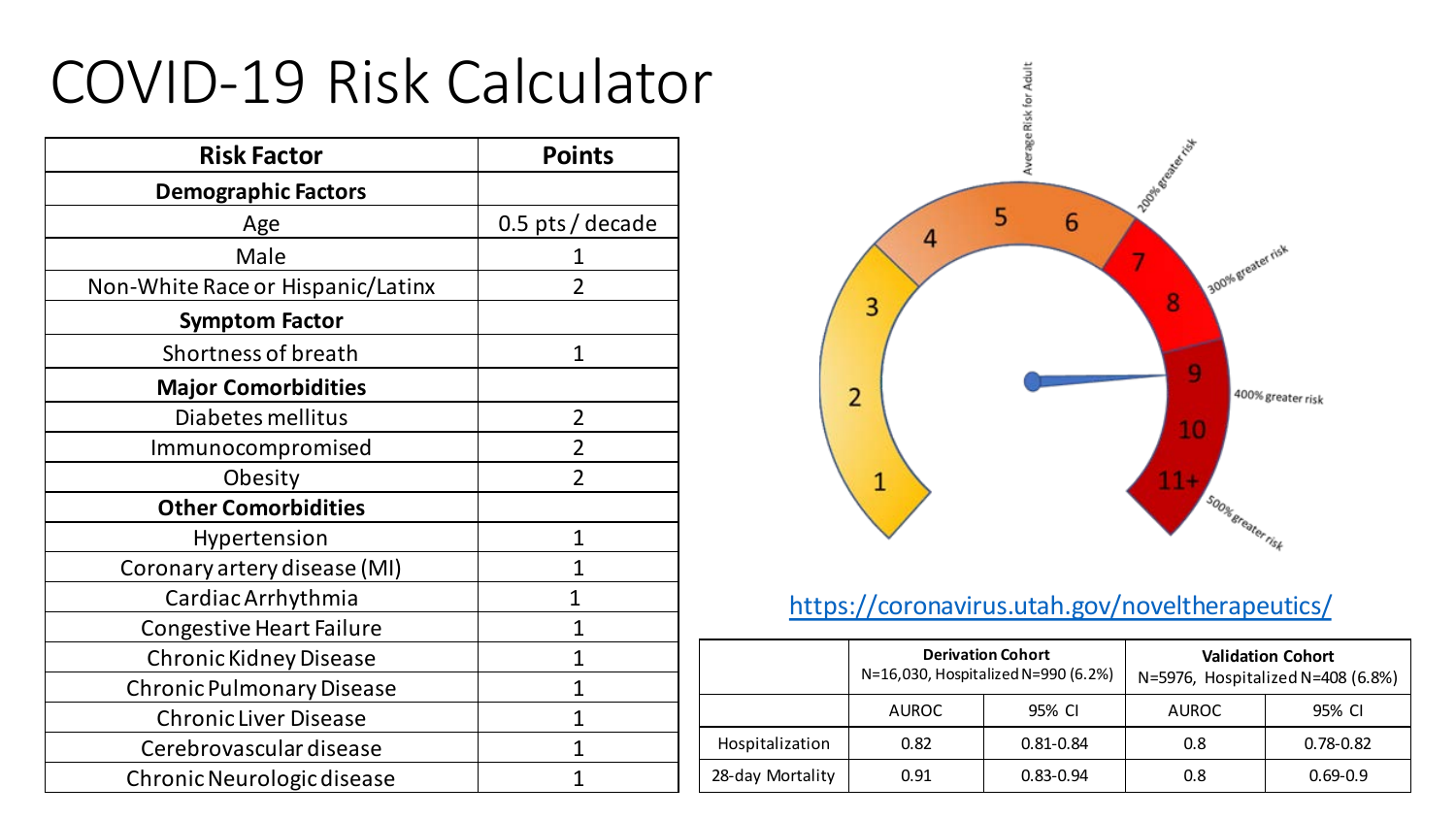### Scarcity in Delivery: Law of Diminishing Returns

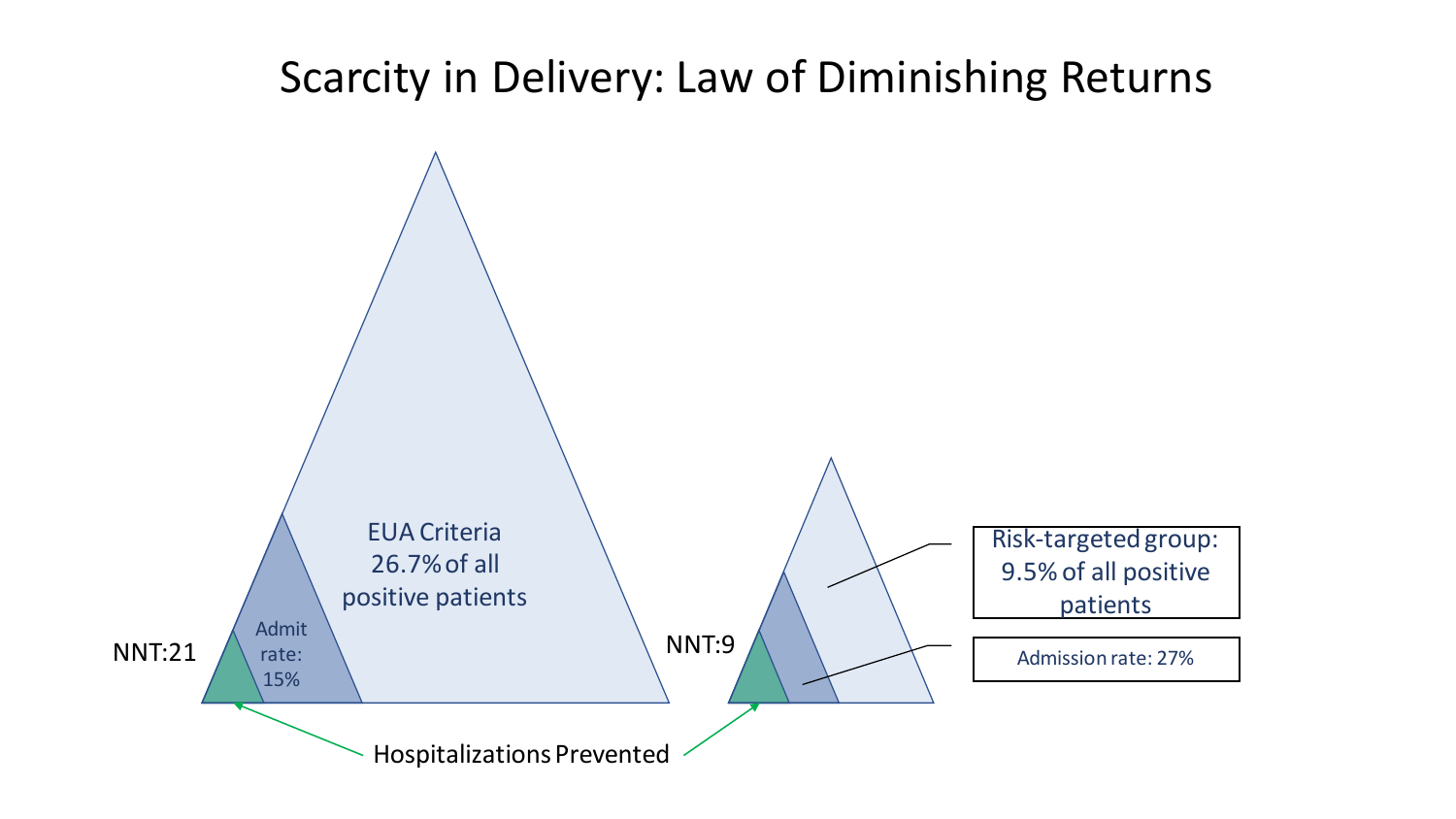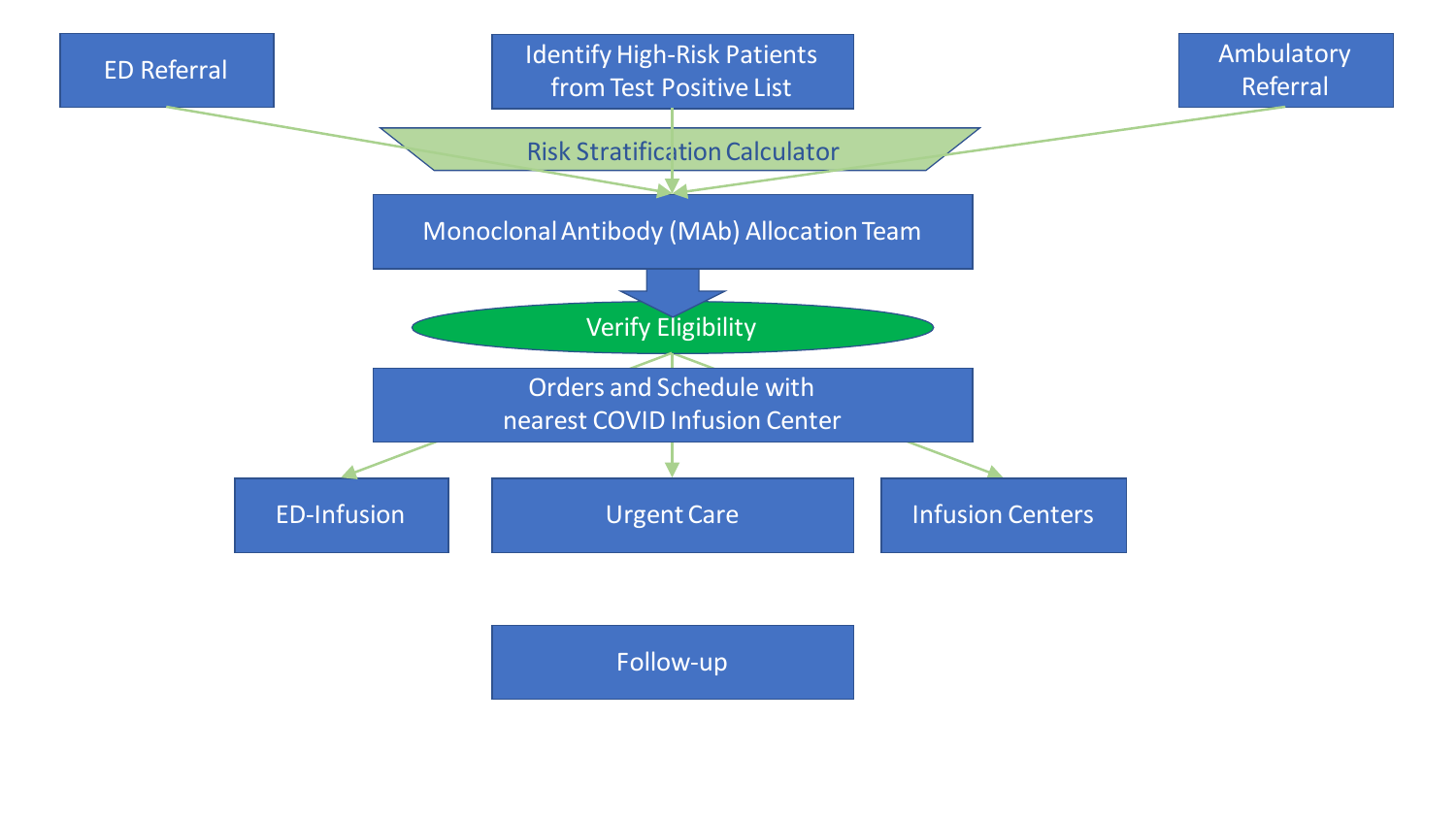- Strategic geographic placement
- Case density
- Equity
- Preserve clinical access to other services (chemo, urgent care)
- 8 infusion centers
- 10 urgent care centers
- Most of Utah's 3.2 million population are within 60 min drive of an infusion site

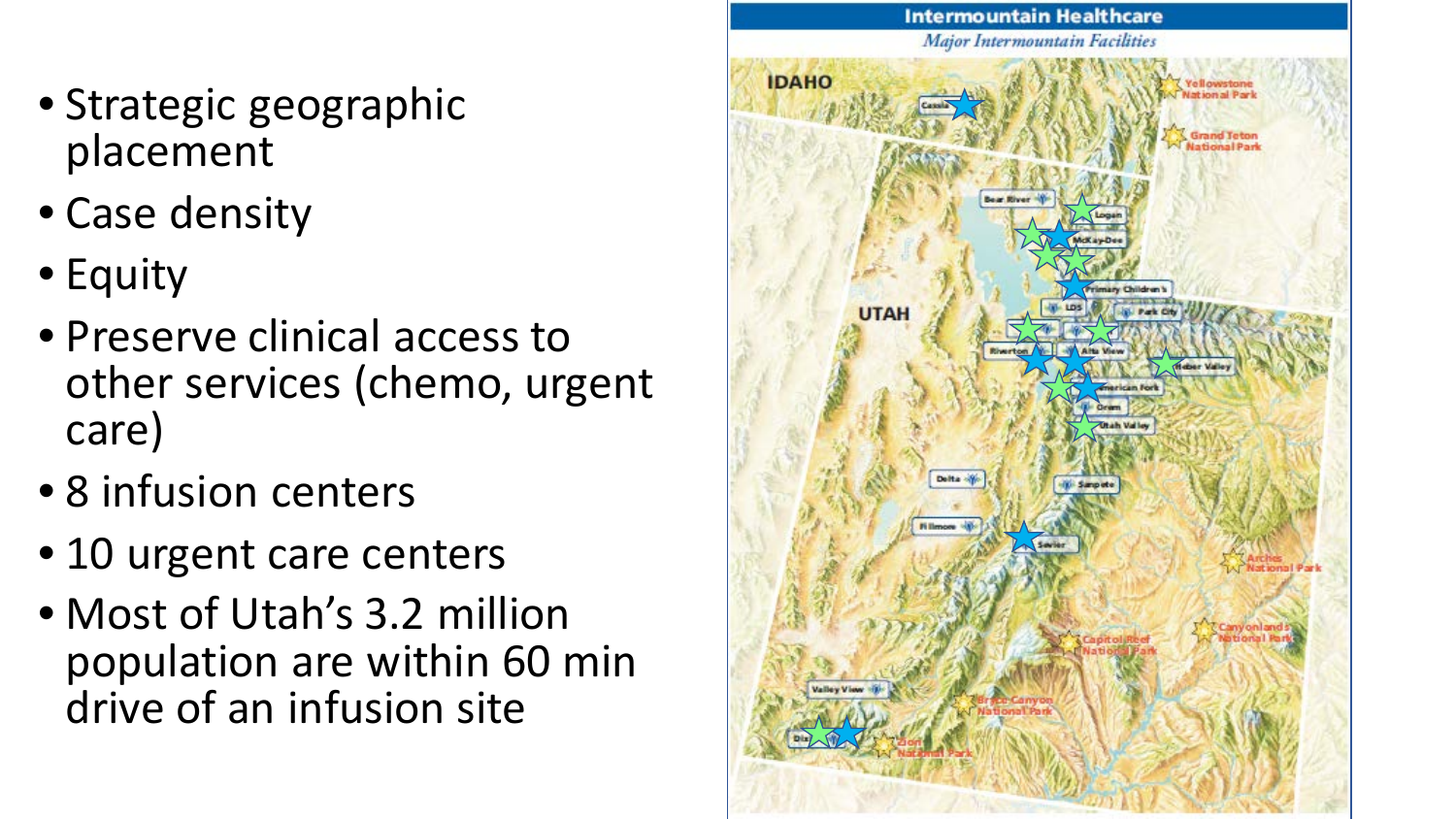### MAb Infusion Experience